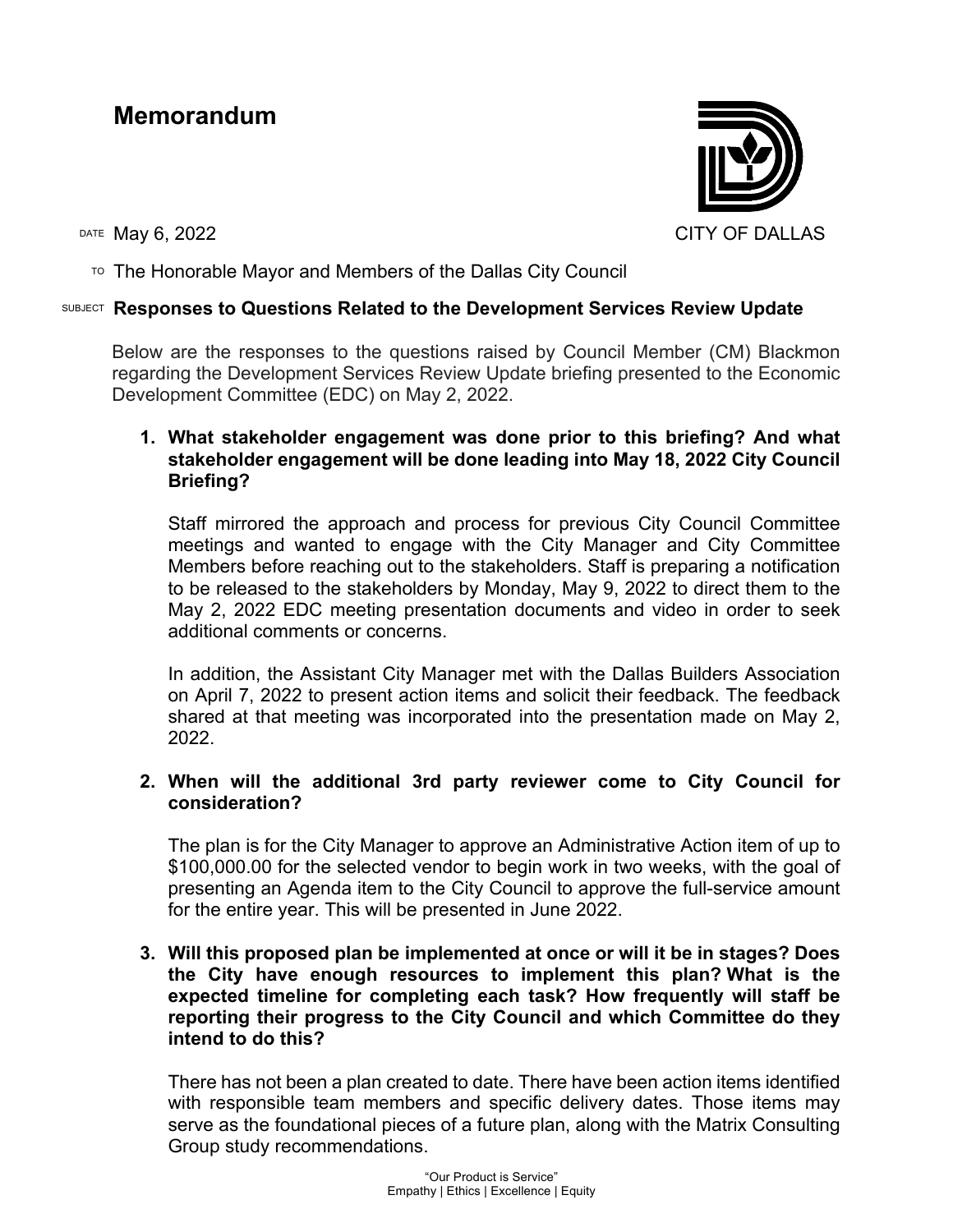SUBJECT **Responses to Questions Related to the Development Services Review Update** Page 2 of 5

### **4. How will City Council and the Development Advisory Committee be updated and how will the proposed planned be memorialized?**

Staff will reinstate and hold monthly meetings with the Development Advisory Committee and will coordinate communication, activities, and future action items with the Chairs of the EDC and the Government Performance and Finance Management Committees while partnering with CM Blackmon and the Mayors Task Force group.

#### **5. Can you discuss what a self-certification program could look like? Is a late Fall 2022 timeline realistic? The understanding is that this program could be potentially utilized for single family remodels (for spaces not changing the use). But this says multi-story buildings. Who is recommending this?**

Staff welcomes the opportunity to partner with the Development Advisory Committee in gathering data relating to other municipalities' practices. Staff will update the EDC Committee on the progress in August of 2022.

### **6. FROM THE BRIEFING – is this timeline realistic? What Committee will this go through? What stakeholder engagement will be done to rewrite the entire development code? How will PDs be handled?**

The timeline is realistic once the contract is approved. Staff are proposing to update sections of the development code incrementally and concurrently (e.g., residential, industrial, etc.) so immediate benefits and changes of the rewrite in priority areas can be seen. Note that this timeline is only for a full rewrite of the Chapter 51 and 51A, and not inclusive of the future effort to apply the new development code in response to the ForwardDallas recommendations. Staff recommends PDs be handled with the ForwardDallas rezoning recommendations, since they are not contained within Chapter 51 and 51A. The code rewrite will go through the established ZOAC and CPC process, which does include public outreach to neighborhoods and industry stakeholders.

- **a.** *Need to re-write the Dallas Development Codes (Chapter 51 and 51A):*  **A full rewrite of the development codes (including the sections that regulate the subdivision process among others). This is also an outcome of the ForwardDallas land use plan.**
- **b. Staff is preparing to present to the City Manager and City Council to begin this effort. Timeline: 12-18 months**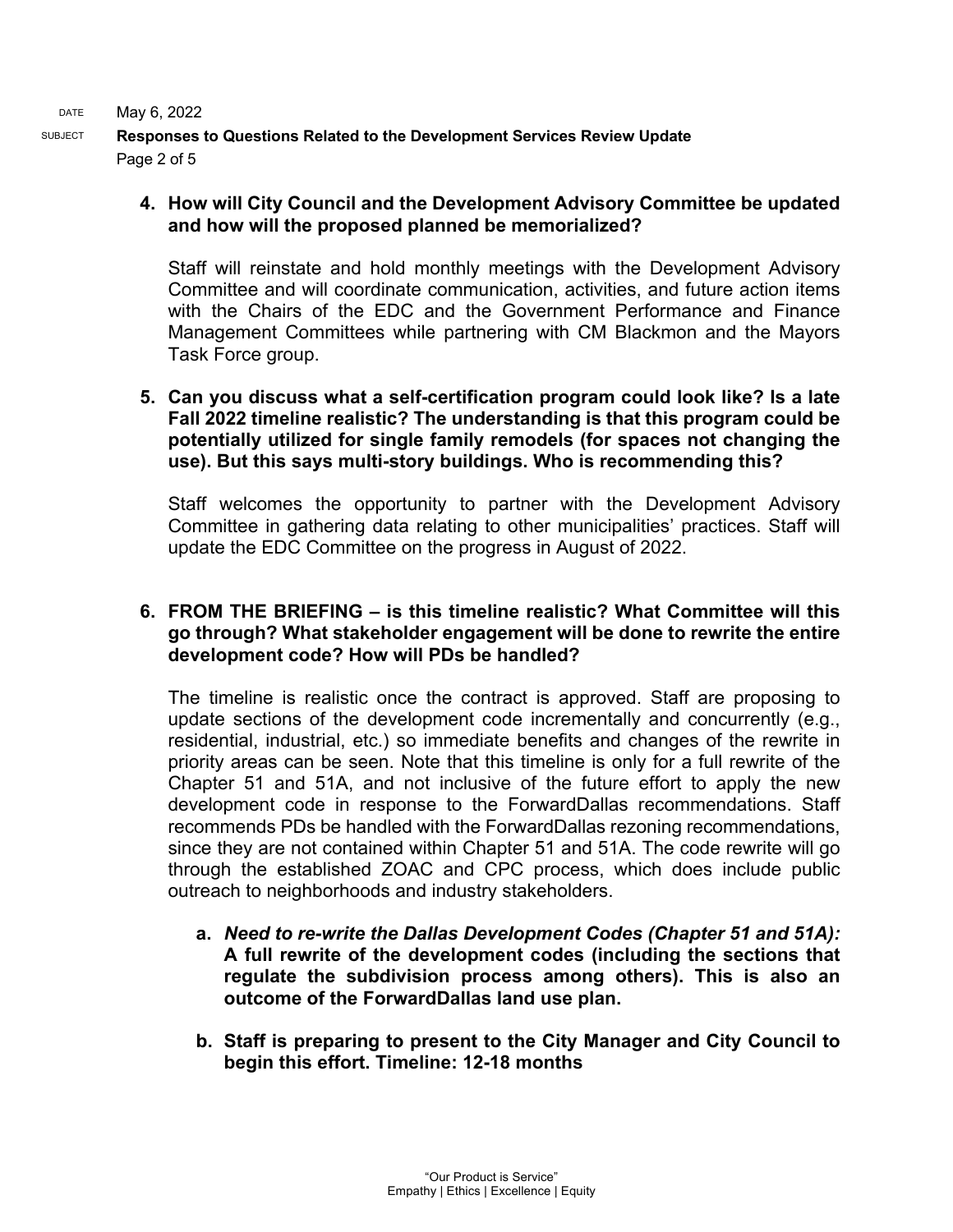SUBJECT **Responses to Questions Related to the Development Services Review Update** Page 3 of 5

### **7. Can you discuss the trouble shooting occurring with IT? How is the City's in-house IT department helping resolve the longstanding cloud storage issues and software updates? Who is overseeing this project?**

Staff is working to upgrade the current ProjectDox software to the 9.2 version. The change will allow the system to be housed in the cloud, and staff from IT and Development Services (DEV) will bring the system online in June 2022.

### **8. Can you explain what the Chief Building Official does, how long the position has remained vacant and where the city is in hiring this position?**

As outlined in Chapter 52: Administrative Procedures for the Construction Codes, the Chief Building Official shall be in administrative and operational charge of the division of building inspection. The position has remained vacant since May 2020. However, an interim Chief Building Official was appointed in early Summer 2020. The City Manager is in the final stages of selecting a Chief Building Official. An announcement of the selection will be made within the next few weeks.

#### **9. It's taking 2 months to hire someone. What is the City doing to create a more efficient Civil Service/HR hiring system? Is this 2-month timeline impacting other departments as well?**

The hiring process has vastly improved since Deputy City Manager Jon Fortune has engaged with Civil Service, Human Resources, and the DEV management team. This has streamlined the hiring process better and resulted in improving the timeline to two months instead of the previous three-to-five-month process.

#### **10.How much money is left out of the \$5M authorization that City Council approved for 3rd party reviewers? Will there be an additional appropriation for this new 3rd party reviewer?**

| <b>Vendor</b>  | <b>Budgeted</b>   | <b>Invoices Paid</b>           | Remaining<br><b>Encumbrance</b> | <b>Total Expenses</b><br><b>ITD</b> | <b>Future Budget</b> |
|----------------|-------------------|--------------------------------|---------------------------------|-------------------------------------|----------------------|
| Safebuilt, LLC | 1,730,000.00      | 717,600.00<br>S                | 383,750.00<br>\$                | 1,101,350.00<br>S                   | \$<br>628,650.00     |
| MetroCode      | ,680,000.00       | \$<br>139,955.00               | \$<br>7.100.00                  | 147.055.00                          | 1,532,945.00<br>\$.  |
| StanTec        | .680.000.00<br>\$ | \$<br>$\overline{\phantom{0}}$ | S<br>$\overline{\phantom{0}}$   | S<br>۰.                             | 1,680,000.00         |
| Total          | 5,090,000.00      | 857,555.00<br>\$               | 390,850.00<br>S                 | 1,248,405.00                        | \$3,841,595.00       |

Please see the chart below: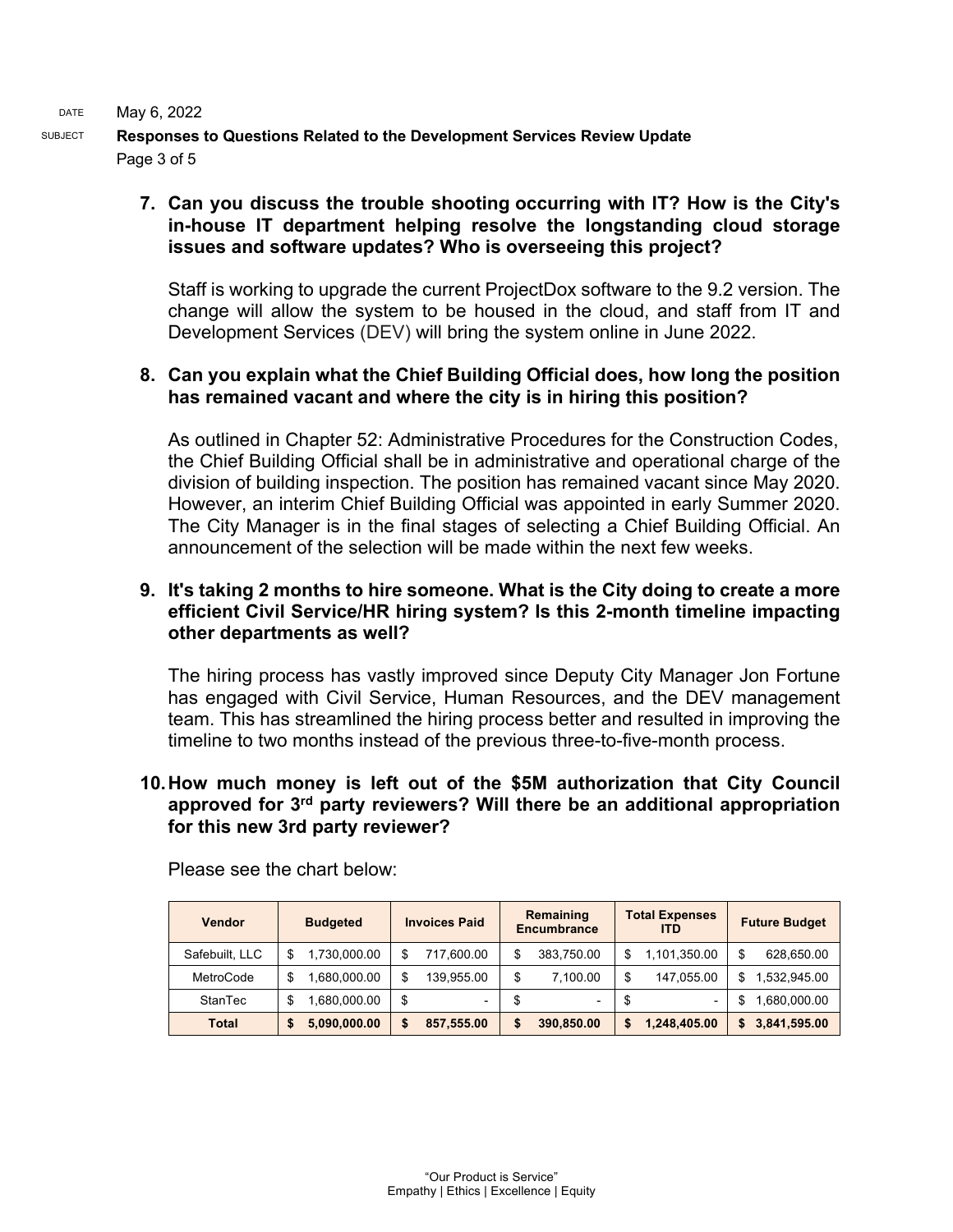SUBJECT **Responses to Questions Related to the Development Services Review Update** Page 4 of 5

### **11.What performance metrics are being tracked and when will the public have access to such metrics? Is this work being done in-house?**

Although some performance metrics are tracked, the only one that has been shared is the residential review permits and performance timelines. DEV will launch a new quarterly performance report by June 2022 and will track metrics in priority areas for internal and external stakeholders. This will include:

- o Permit review & issuance timing,
- o Permit application & issuance volume,
- o Inspection responsiveness,
- o Customer service efficiency, and
- o Cross-departmental coordination.

#### **12.What is the status on updating the website to provide more easily understandable resources for customers? Does Development Services have the resources to manage this project?**

Staff is looking to partner with Matrix Consulting Group and HR&A Advisors to revamp the department's website. This will be a comprehensive effort that will continue to be ongoing.

### **13.Where does the Q Team fit into this plan?**

Staff is working to initiate the activities of a second Q Team which will assist in commercial and residential permits on an expedited basis. The timeline to initiate and train a second team will be a six-month period.

### **14.What customer service initiatives are underway and similarly what employee recognition programs is the dept doing?**

Assistant Director, Vernon Young, has just been placed over frontline staff in the permit center, call center, and ProjectDox areas. Staff is creating a comprehensive training initiative for customer service and ProjectDox. This effort will be ongoing.

#### **15.How does the Toyota Call Center study tie into the call center and customer service improvements?**

Toyota only looked at the call center and there have been multiple changes since they worked with staff. Their scope did not include overall customer service. It is the responsibility and the task of the department to initiate comprehensive customer service training for the call center and the entire department.